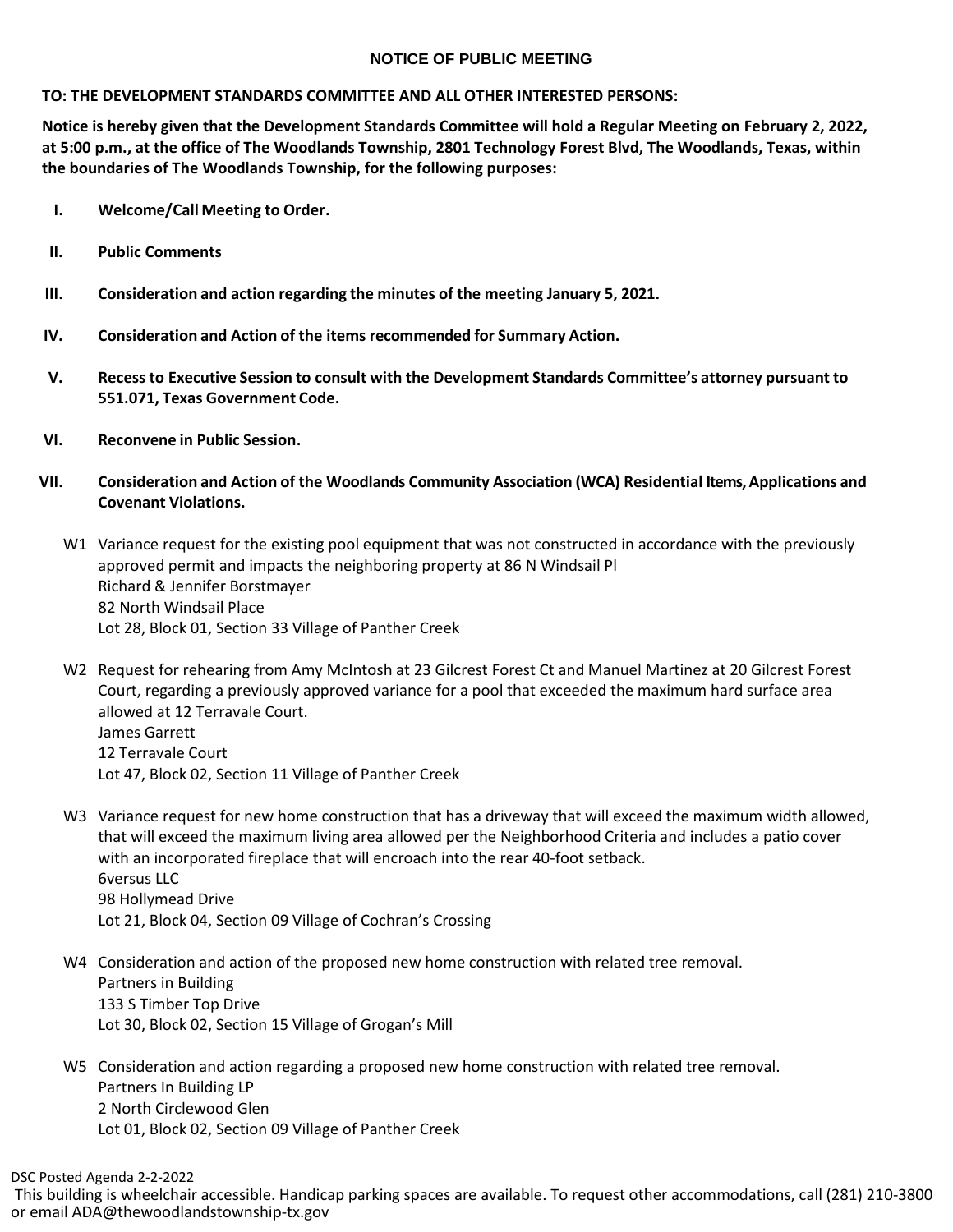- W6 Consideration and action regarding a proposed new home construction with related tree removal. Partners In Building LP 103 West White Willow Circle Lot 05, Block 02, Section 03 Village of Panther Creek
- W7 Consideration and action regarding a proposed new home construction with related tree removal. Partners In Building LP 107 West White Willow Circle Lot 04, Block 02, Section 03 Village of Panther Creek
- W8 Consideration and action regarding a proposed new home construction with related tree removal. Partners in Building 23 Gambrel Oak Place Lot 24, Block 01, Section 14 Village of Grogan's Mill
- W9 Consideration and action regarding a proposed new home construction with related tree removal. Partners in Building 2 E Trillium Circle Lot 73, Block 03, Section 19 Village of Cochran's Crossing
- W10 Consideration and Action to proceed with legal action, regarding failure to comply with the Covenants and Standards for outstanding violations on the property. Mohammed and Janet Hafeez 58 Wind Whisper Court Lot 38, Block 02, Section 60 Village of Grogan's Mill

## **VIII. Consideration and Action of the Commercial Applications and Covenant Violations.**

- A. Variance request for the proposed Curious George themed window clings to be displayed outside of the defined holiday display period. Regency Centers LP / The Woodlands Children's Museum 4775 W. Panther Creek Drive, Suite 280 Lot 0285 Block 0045 Section 0040 Village of Panther Creek
	- B. Variance request for a proposed sign package that includes a cabinet style building sign and a poster that advertises the services of the sub-leased department. Wal-Mart Real Estate Business Trust / VetIQ 10001 Woodlands Parkway Lot 0100 Block 0078 Section 0000 Village of Sterling Ridge
	- C. Consideration and action for the proposed final plans to add parking spaces, a dumpster enclosure and a sidewalk. Steele Industries, LLC 61 Carlton Woods Drive Lot 0001 Block 0000 Section 0012 Village of Sterling Ridge
	- D. Variance request for the proposed directional sign that includes a logo and business name, exceeds the maximum size allowed for the sign face area and does not contain a single neutral background color. J. P. Morgan Chase Bank NA 4755 W. Panther Creek Drive Lot 0281 Block 0045 Section 0040 Village of Panther Creek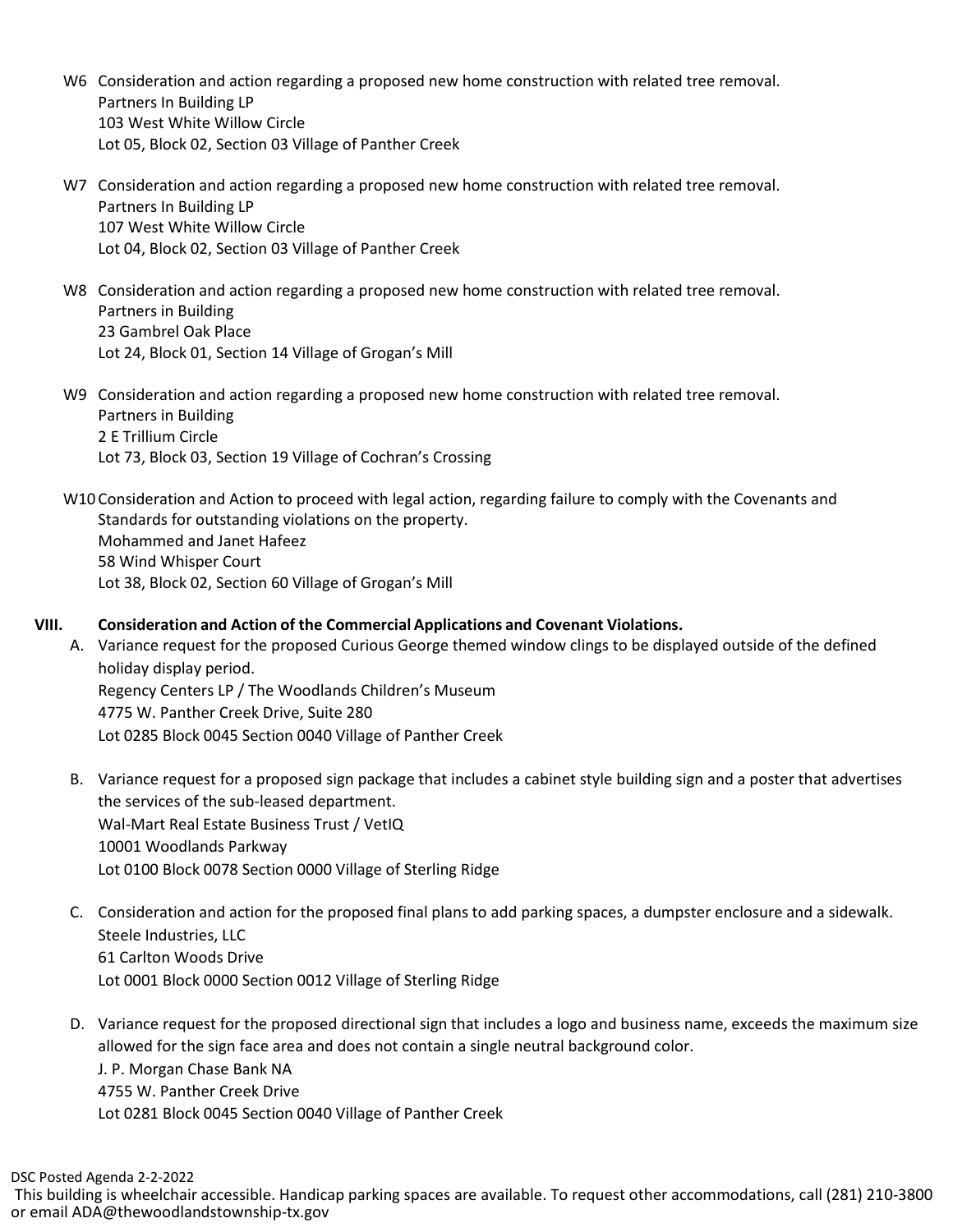- E. Variance request for the proposed installation of a digital advertising sign. Centro NP Holdings 12 SPE LLC / Windvale Shopping Center 9420 College Park Drive Lot 0500 Block 0490 Section 0046 Village of Alden Bridge
- F. Consideration and action regarding two existing building signs that were not installed in accordance with the approved plans, regarding the calculated measurement of the building façade. Indian Springs at Woodlands LTD / AFC Urgent Care 6777 Woodlands Parkway, Suite 300 Lot 0500 Block 0592 Section 0060 Village of Indian Springs
- G. Consideration and action for the proposed cell tower fiber optic feed installation. The Woodlands Community Presbyterian Church / Verizon 4881 W. Panther Creek Drive Lot 0305 Block 0045 Section 0040 Village of Panther Creek
- H. Consideration and action for the proposed garage storage building to include the removal of four trees. Impact Church of The Woodlands 5401 Shadowbend Place Lot 0300 Block 0163 Section 0047 Village of Cochran's Crossing
- I. Consideration and action for nine proposed dumpster enclosures throughout the property. 333 Holly Preservation LP / 333 Holly 333 Holly Creek Drive Lot 0210 Block 0045 Section 0040 Village of Panther Creek
- J. Consideration and action for the proposed structural and façade repairs of one area of the building to include scaffolding and a construction staging area. Conservatory Senior Housing at Alden LP ETAL / Conservatory at Alden Bridge 6203 Alden Bridge Drive Lot 0875 Block 0257 Section 0047 Village of Alden Bridge
- K. Consideration and action for the proposed installation of a generator and two concrete pads. 2103 Research Forest Holding LLC / Entergy 2107 Research Forest Drive Lot 9039 Block 0547 Section 0999 Village of Research Forest
- L. Variance request for a proposed sign package with a banner, directional signs and building sign with a logo that is not trademarked and exceeds the maximum size allowed. Creekside 2012 Commercial LLC / Corcoran Ferester Realty 8522 Creekside Forest Drive, Suite D101 Lot 0515 Block 051 Section 0386 Village of Creekside Park
- **IX. Consideration and Action of the Residential Applications and Covenant Violations.**
	- 1. Variance request for a proposed fence that exceeds the maximum height allowed and is not an approvable style, per Development Criteria. Gloria Liliana Luna Fandino 98 Panterra Way Lot 32 Block 01, Section 74 Village of Sterling Ridge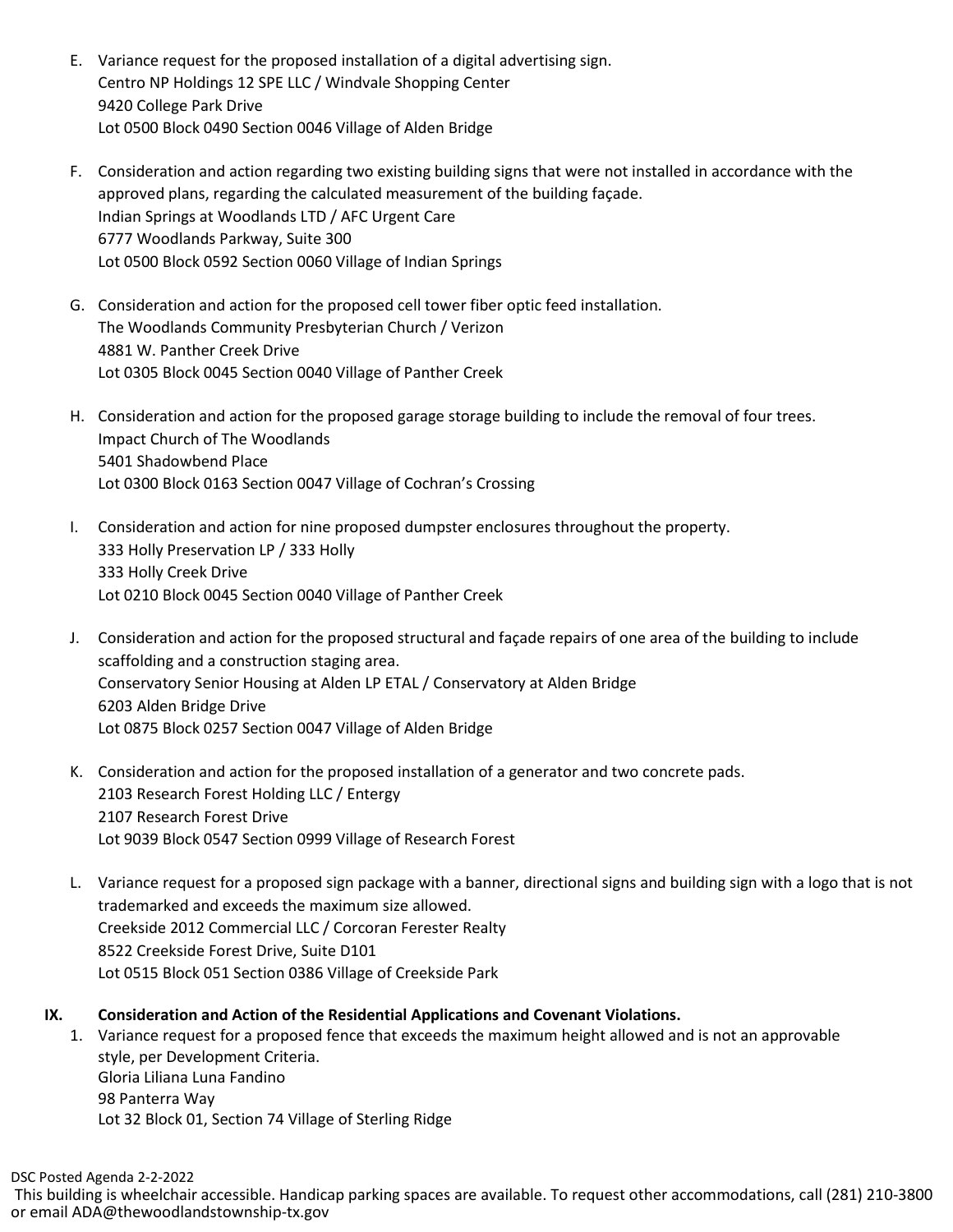- 2. Variance request for a proposed swimming pool that encroaches the 10 foot rear easement. Michael Hefer 94 North Thatcher Bend Circle Lot 18, Block 04, Section 34 Village of Creekside Park
- 3. Variance request to accept the patio cover with summer kitchen plans; the engineer of record certification does not meet the Standards. Chad Unrau 18 Tioga Place Lot 16, Block 01, Section 07 Village of Creekside Park West
- 4. Variance request for an existing generator in the left side yard that is visible to street and adjacent tract. Kevin Wyble 10 Nagshead Place Lot 38, Block 01, Section 21 Village of Creekside Park
- 5. Variance request for an existing trellis that exceeds the height allowed for a trellis in the easement. David Hollingsworth 90 Wood Manor Place Lot 35 Block 01, Section 12 Village of Grogan's Forest in College Park
- 6. Variance request for an existing firepit and putting green that does not respect the rear ten foot easement. Additionally, no cross section of base layers for the artificial turf was submitted. Ryan Clark 11 Frosted Lilac Court Lot 31, Block 01, Section 32 Village of Creekside Park West
- 7. Request for approval for a renewal of a Short Term Rental property. Ricardo Miranda Pena 166 Tortoise Creek Way Lot8, Block 3, Section 8 Village of Creekside Park
- 8. Request for approval for a Home Business Creative Art Services. Daymond W Rice 2 Dovecote Lot 22 Block 01, Section 19 Village of Sterling Ridge
- 9. Appeal request by an Affected Neighbor for a tree removal that the Development Standards Committee previously acted upon November 30, 2021. Khaled Adham 61 East Sandalbranch Circle Lot 13 Block 02 Section 18 Village of Alden Bridge **Appeal by Affected Neighbor at:** Stephanie Bogenrieder
	- 57 East Sandalbranch Circle Lot 14 Block 02 Section 18 Village of Alden Bridge
- 10. Consideration and Action to proceed with legal action, regarding failure to comply with the Covenants and Standards for outstanding violations on the property. Ronald & Kristen McGraw 170 North Millport Circle Lot 14, Block 2, Section 40 Village of Alden Bridge

DSC Posted Agenda 2-2-2022